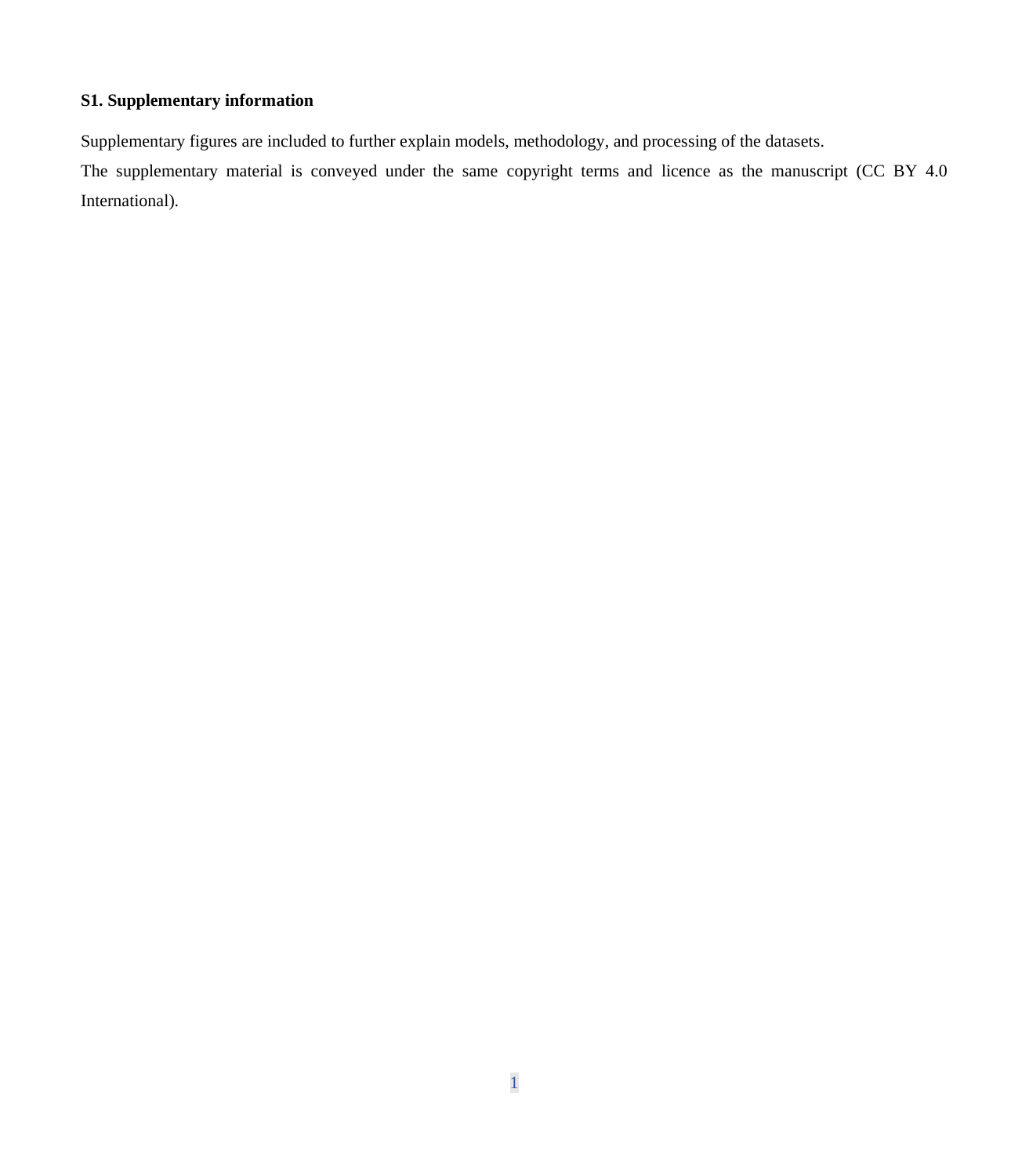

5

**Supplementary Figure S1: ArcGIS Pro® Model Builder output for processing vector data for line and area data sources into the database. The first layer uses simple geometric processing to create a buffer zone around the existing delta polygons and clip the input layer to this area. The second layer repairs any geometrical errors. The third layer maps each of the input features to the parent delta polygon and writes element level attribute data. The fourth and final layer maps attributes and recalculates any units to the units used in the database. The model is accompanied by an interactive GUI with helptext which is stored** 

10 **in the metadata file.**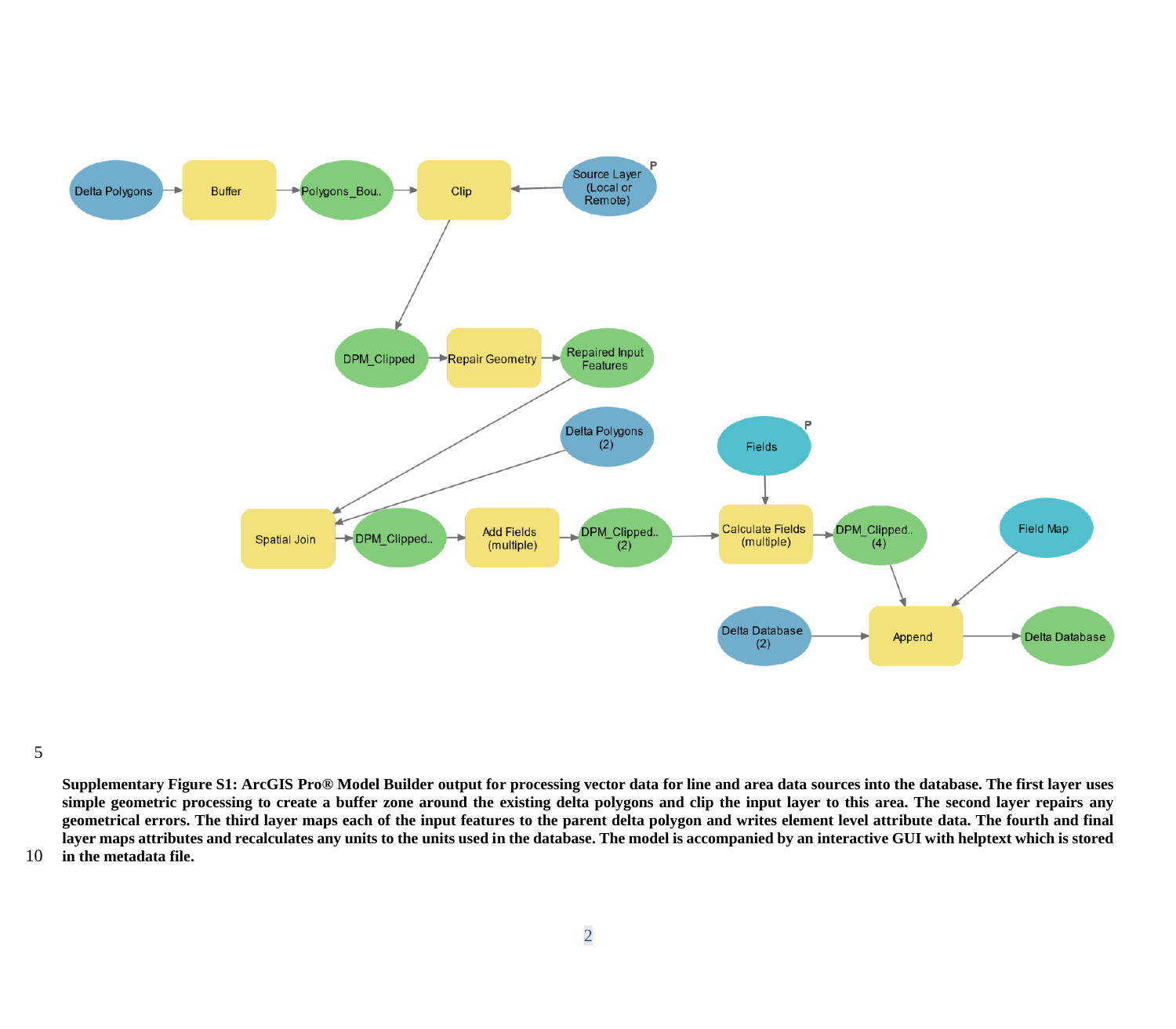| <b>Source</b>                                                      | <b>Database</b><br><b>Field</b><br><b>Source</b><br><b>Name</b> | <b>of</b><br>Unit        | Unit<br>of               | Master database field |
|--------------------------------------------------------------------|-----------------------------------------------------------------|--------------------------|--------------------------|-----------------------|
| <b>Database</b>                                                    | (Synonym)                                                       | measure                  | measure                  | $(Term)^3$            |
|                                                                    |                                                                 | (Source)                 | $(Layer)^1$              |                       |
| <b>US Army Corps</b><br>of Engineers<br>National Levee<br>Database | FLOOD_SOURCE                                                    | $\overline{a}$           | $\overline{a}$           | <b>NAME</b>           |
|                                                                    | FLOODWAAL_ID OR LEVEE_ID                                        | $\sim$                   | $\overline{a}$           | <b>REFERENCE</b>      |
|                                                                    | <b>LENGTH_METERS</b>                                            | Metres                   | Metres                   | DefenceLength         |
|                                                                    | <b>WALL HEIGHT</b>                                              | Metres                   | Metres                   | DefenceHeight         |
|                                                                    | WALL_WIDTH OR CREST_WIDTH                                       | <b>US</b> Feet           | Metres                   | <b>DefenceWidth</b>   |
|                                                                    | FOUNDATION WIDTH                                                | <b>US</b> Feet           | Metres                   | FoundationWidth       |
|                                                                    | PRIMARY_MATERIAL                                                | $\overline{\phantom{a}}$ | ÷,                       | Construction          |
|                                                                    | WALLTYPE, LEVEE_TYPE                                            | $\omega$                 | ÷,                       | ClassType             |
|                                                                    | <b>CUTOFF_TYPE</b>                                              | $\overline{a}$           | ÷,                       | CutoffMaterial        |
| $\overline{GB}$                                                    | asset_name                                                      | $\bar{\phantom{a}}$      | $\frac{1}{2}$            | <b>NAME</b>           |
| Environment                                                        | asset_ref                                                       | $\mathbf{r}$             | $\overline{a}$           | <b>REFERENCE</b>      |
| <b>Agency Asset</b><br>Information                                 | eff_crest                                                       | mAOD <sup>2</sup>        | Metres                   | DefenceHeight         |
| Management                                                         | sub_type                                                        | $\overline{\phantom{a}}$ | $\overline{a}$           | ClassType             |
| System                                                             | dessop                                                          | n/1                      | $1/n$ (decimal)          | DesignStandard        |
| AU Western<br>Australia FPM                                        | location                                                        | $\overline{\phantom{a}}$ |                          | <b>NAME</b>           |
| Levee Banks<br>(DWER-021)                                          | ufi                                                             | $\blacksquare$           |                          | <b>REFERENCE</b>      |
| NL<br>Rijkswaterstaat<br>Dijkring                                  | DIJKR1 AND NM_WATER1                                            | $\overline{\phantom{a}}$ | $\overline{a}$           | <b>NAME</b>           |
|                                                                    | DIJKNR1                                                         | $\overline{\phantom{a}}$ | $\overline{\phantom{a}}$ | <b>REFERENCE</b>      |
|                                                                    | WK_TYPE [Dutch]                                                 | $\overline{a}$           | $\overline{a}$           | ClassType             |
|                                                                    | <b>NORM</b>                                                     | n/1                      | $1/n$ (decimal)          | DesignStandard        |

**Supplementary Table S2: Synonyms and units of measure in source vector datasets.** <sup>1</sup> Conversions from customary units were made according to NIST Guide to the SI conversation factors (NIST Special Publication 811, Appendix B.8, https://www.nist.gov/pml/special-publication-811). 15 **(NIST Special Publication 811, Appendix B.8, https://www.nist.gov/pml/special-publication-811). <sup>2</sup>No adjustment was made for values recorded mAOD (OSGB Newlyn) on account of the fact the delta areas contained in this dataset were at coastal interfaces and thus assumed to be within reasonable range of the datum. <sup>3</sup>Fields are only from vector national databases and only where they match the core fields. This tables does not represent all fields in the database.**